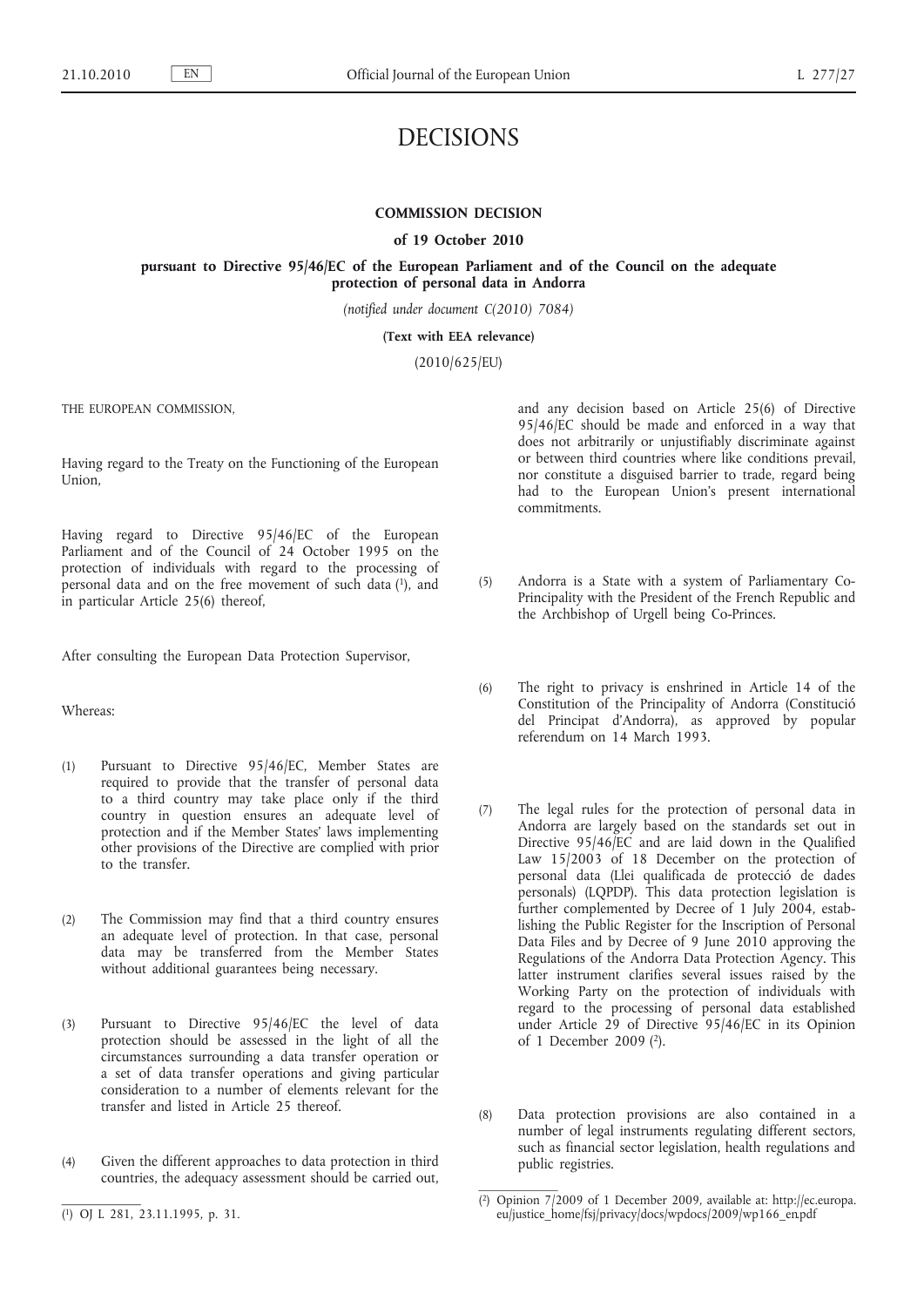- (9) Andorra has ratified the Council of Europe Convention for the Protection of Individuals with regard to Automatic Processing of Personal Data of 28 January 1981, and the Additional Protocol to the Convention for the Protection of Individuals with regard to Automatic Processing of Personal Data regarding supervisory authorities and transborder data flows of 8 November 2001 as well as the Council of Europe Convention for the Protection of Human Rights and Fundamental Freedoms of 4 November 1950, in Andorra in force since 22 January 1996, and the Covenant on Civil and Political Rights of 16 December 1966, in Andorra in force since 19 July 2006.
- (10) The legal data protection standards applicable in Andorra cover all the basic principles necessary for an adequate level of protection for natural persons, and also provides for exceptions and limitations in order to safeguard important public interests The application of these legal data protection standards is guaranteed by administrative and judicial remedies and by an independent supervision carried out by the supervisory authority, the Andorran Data Protection Agency, which is invested with powers of investigation and intervention and which acts completely independently.
- (11) Andorran data protection authorities have provided explanations and assurances as to how the Andorran law is to be interpreted, and has given assurances that the Andorran data protection legislation is implemented in accordance with such interpretation. This Decision takes account of those explanations and assurances, and is therefore conditional upon them.
- (12) Andorra should therefore be regarded as providing an adequate level of protection for personal data as referred to in Directive 95/46/EC.
- (13) In the interest of transparency and in order to safeguard the ability of the competent authorities in the Member States to ensure the protection of individuals as regards the processing of their personal data, it is necessary to specify the exceptional circumstances in which the suspension of specific data flows may be justified, notwithstanding the finding of adequate protection.
- (14) The Working Party on the protection of individuals with regard to the processing of personal data established under Article 29 of Directive 95/46/EC has delivered a favourable opinion on the level of adequacy as regards protection of personal data, which has been taken into  $\alpha$  account in the preparation of this Decision  $(1)$ . In its favourable opinion, the Working Party has encouraged the Andorran authorities in the ongoing process of adopting further provisions which will extend the application of Andorran legislation to automated individual decisions, as this is currently not expressly recognised by the Andorran Qualified Law on the protection of personal data.

(15) The measures provided for in this Decision are in accordance with the opinion of the Committee established under Article  $31(1)$  of Directive  $95/46/EC$ ,

HAS ADOPTED THIS DECISION:

#### *Article 1*

For the purposes of Article 25(2) of Directive 95/46/EC, Andorra is considered as providing an adequate level of protection for personal data transferred from the European Union.

# *Article 2*

This Decision concerns the adequacy of protection provided in Andorra with a view to meeting the requirements of Article 25(1) of Directive 95/46/EC and does not affect other conditions or restrictions implementing other provisions of that Directive that pertain to the processing of personal data within the Member States.

#### *Article 3*

1. Without prejudice to their powers to take action to ensure compliance with national provisions adopted pursuant to provisions other than Article 25 of Directive 95/46/EC, the competent authorities in Member States may exercise their existing powers to suspend data flows to a recipient in Andorra in order to protect individuals with regard to the processing of their personal data in the following cases:

- (a) where a competent Andorran authority has determined that the recipient is in breach of the applicable standards of protection; or
- (b) where there is a substantial likelihood that the standards of protection are being infringed, there are reasonable grounds for believing that the competent Andorran authority is not taking or will not take adequate and timely steps to settle the case at issue, the continuing transfer would create an imminent risk of grave harm to data subjects and the competent authorities in the Member State have made reasonable efforts in the circumstances to provide the party responsible for processing established in Andorra with notice and an opportunity to respond.

The suspension shall cease as soon as the standards of protection are assured and the competent authority of the Member States concerned is notified thereof.

# *Article 4*

1. Member States shall inform the Commission without delay when measures are adopted on the basis of Article 3.

The Member States and the Commission shall inform each other of cases where the action of bodies responsible for ensuring compliance with the standards of protection in Andorra fails to secure such compliance.

<sup>(</sup> 1) Opinion 7/2009 of 1 December 2009, available at: [http://ec.europa.](http://ec.europa.eu/justice_home/fsj/privacy/docs/wpdocs/2009/wp166_en.pdf) [eu/justice\\_home/fsj/privacy/docs/wpdocs/2009/wp166\\_en.pdf](http://ec.europa.eu/justice_home/fsj/privacy/docs/wpdocs/2009/wp166_en.pdf)